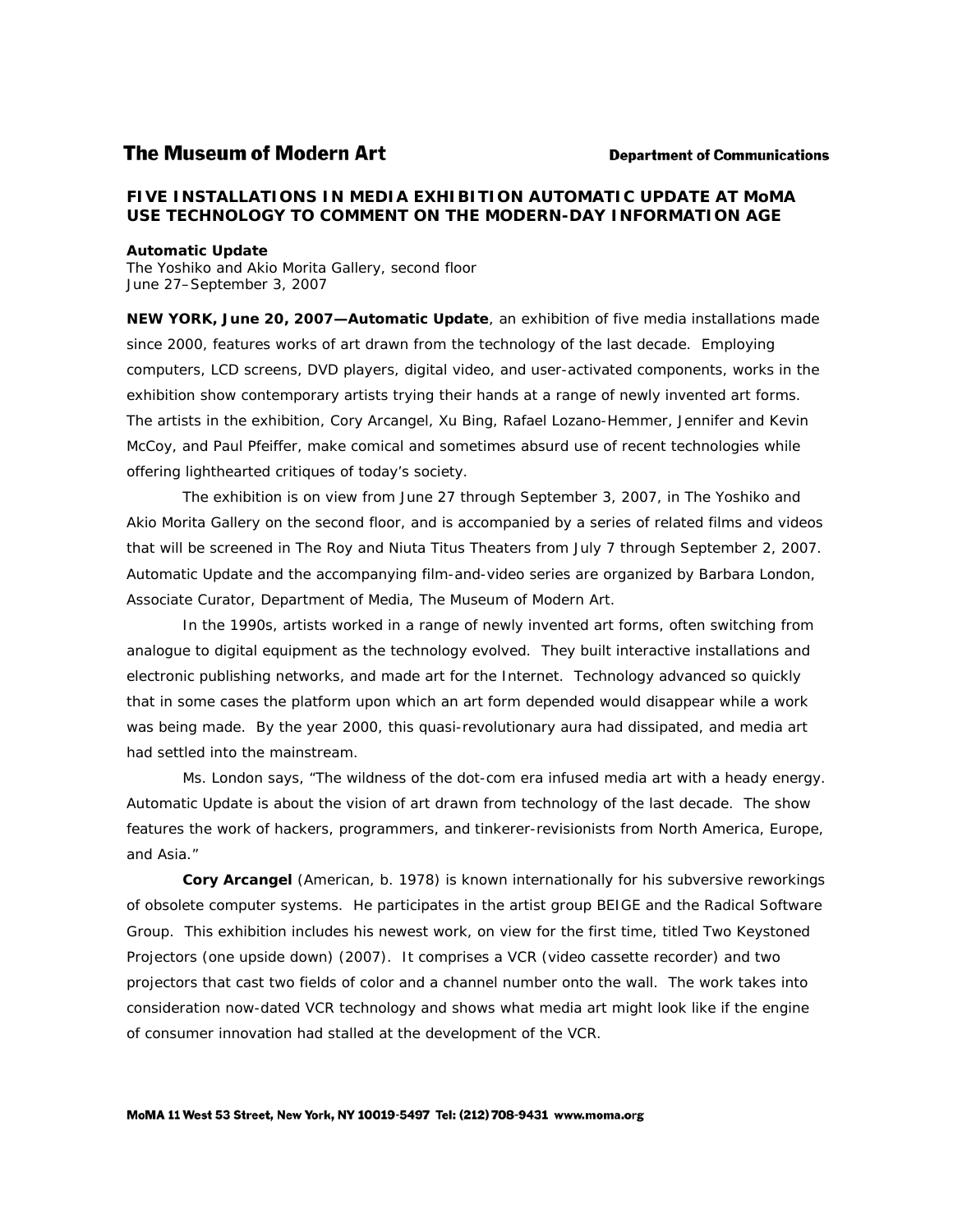**Xu Bing** (Chinese, b. 1955) works in a wide range of media, creating installations that question language and demonstrate how meaning and the written word can easily be manipulated. Here he presents a classroom-like installation, *Book from the Ground* (2007, work in progress), in which he arranges two desks and a computer against a text panel. Viewers may interact with the icons on the computer screen, using Xu's sequences of simple images to construct "sentences" from a universal, visual language akin to hieroglyphs. Icons are ubiquitous symbols providing information without words, antidotes to misunderstanding in the enveloping sphere of world languages in the global electronic network. The work plays with the notion of the word "icon," which in the past referred to objects of worship. Now the word refers more commonly to company logos and the thumbnail images on computer screens that are clicked to activate an application. With *Book from the Ground,* an ongoing project, the artist intends to foster communication through a common language of icons.

**Rafael Lozano-Hemmer** (Mexican/Canadian, b. 1967) develops large-scale interactive installations in public spaces, usually deploying new technologies and custom-made physical interfaces that use robotics, projections, sensors, and other electronic devices. Here he offers an interactive installation that is mounted on one wall of the gallery. Titled *33 Questions per Minute* (2001–02), it consists of 21 small LCD screens linked together by cables. The cables are connected to a laptop computer that contains a grammatical software program. Viewers are invited to enter questions or words into the computer, which processes them and generates related questions on the screens at the rate of 33 per minute. Words or questions entered by viewers become part of the program's database, expanding its vocabulary ad infinitum.

The husband-and-wife team of **Jennifer McCoy** (American, b. 1968) and **Kevin McCoy** (American, b. 1967) have worked together since 1990 in video, installation, media, and performance. *Our Second Date* (2004), draws upon Jean-Luc Godard's film *Week End* (1967), which the McCoys saw together on their second date. A tabletop installation recreates the car accident scene in Godard's film in miniature, while six video cameras film the scene from above. The footage is processed by a computer and played back live in both small and large scale in a projection on the adjacent wall.

**Paul Pfeiffer** (American, b. 1966) uses video, sculpture, and photography in works that dissect the role that mass media plays in shaping public consciousness. In a series of videos focused on professional sports events—including basketball and boxing—Pfeiffer digitally removes the bodies of the players from the games, shifting the viewer's focus to the spectators, sports equipment, or trophies won. These intimate and idealized video works are meditations on faith, desire, and a contemporary culture obsessed with celebrity. For this exhibition, Pfeiffer deals with the subject of athletic stardom in *John 3:16* (2000), an LCD monitor showing a digital video loop of basketballs hovering above the hoop, gleaned from countless NBA games. The title of this work refers to a passage from the Gospel of John in the Bible: "For God so loved the world, that he gave his only begotten Son, that whosoever believeth in him should not perish, but have

2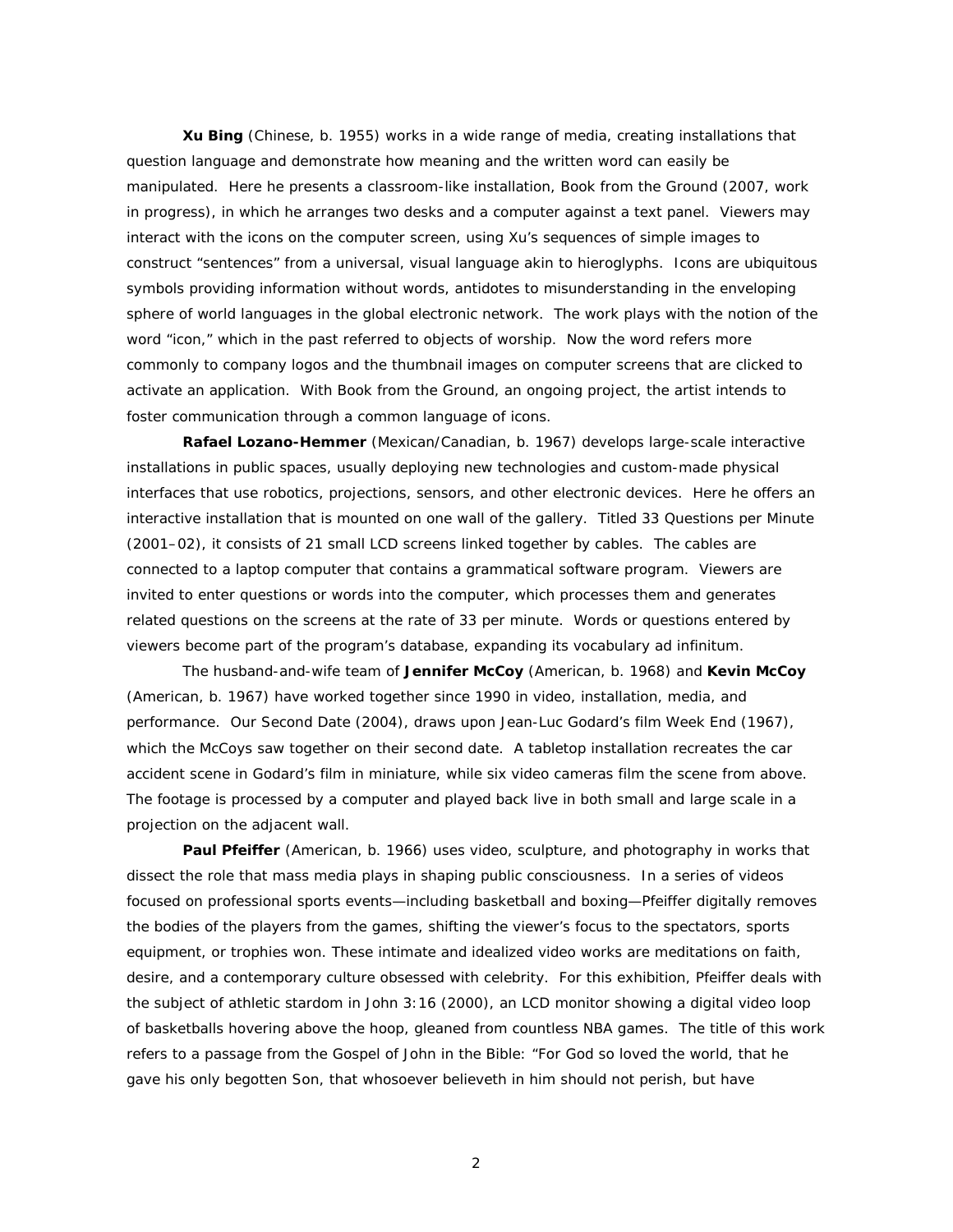everlasting life." The conjunction of this religious sentiment with professional sports, and therefore with celebrity, suggests that markers of success often substitute for traditional objects of worship.

# **EXHIBITION WEB SITE:**

The accompanying Web site, www.moma.org/automaticupdate, is designed in a retro, 1990s, pixelated style and includes descriptions of works in the exhibition, interviews with some of the artists, and information about the film program. The site was designed by Matt Owens of Volumeone, New York. It also features a link to the *Automatic Update* page at http://del.icio.us/Automatic\_Update where visitors may view and share bookmarks pertaining to the show.

# **PROGRAMS:**

A film-and-video series features works by video artists and film directors concerned with issues of media and technology. The films and videos will be screened in The Roy and Niuta Titus Theaters on dates between July 7 and September 2, 2007. Organized by Barbara London with Hanne Mugaas, Intern.

# **The Artist and the Computer:**

Videos produced by young contemporary artists working with computers, digital technology, and the machine as part of their artistic practice. Artists include Pierre Huyghe, Cory Arcangel and Frankie Martin, Seth Price, Daria Martin, Mark Leckey, Oliver Payne and Nick Relph, Paper Rad, Michael Bell-Smith, Lars Laumann, and Takeshi Murata. 90 min. Saturday, July 7, 2007, 2:00 p.m., T1; Thursday, August 30, 2007, 8:30 p.m., T2

**Welcome to My Homepage.** 2003. USA. Video. Directed by Paper Rad. 3 min.

**Digital Video Effect: "Editions."** 2006. USA. Video. Directed by Seth Price. 12 min.

**Morrissey Foretelling the Death of Diana.** 2006. Norway. Video. Directed by Lars Laumann. 16 min.

**Two Minutes out of Time.** 2000. France. Video. Directed by Pierre Huyghe. 4 min.

**Made in 'Eaven.** 2004. England. Film. Directed by Mark Leckey. 8 min.

**414-3-RAVE-95.** 2004. USA. Video. Directed by Cory Arcangel and Frankie Martin. 4:57 min.

**Soft Materials.** 2004. England. Film. Directed by Daria Martin. 10:30 min.

**Sonic the Warhol.** 2005. England. Video. Directed by Oliver Payne and Nick Relph. 15 min.

**Chapters 1-12 of R. Kelly's Trapped in the Closet Synced and Played Simultaneously.**  2006. USA. Video. Directed by Michael Bell-Smith. 3 min.

**Melter 2.** 2003. Video. USA. Directed by Takeshi Murata. 3 min.

### **Feature Films:**

**Pi.** 1998. USA. Directed by Darren Aronofsky. Max is a genius mathematician who has built a supercomputer at home. The apparatus provides something that is a key for understanding all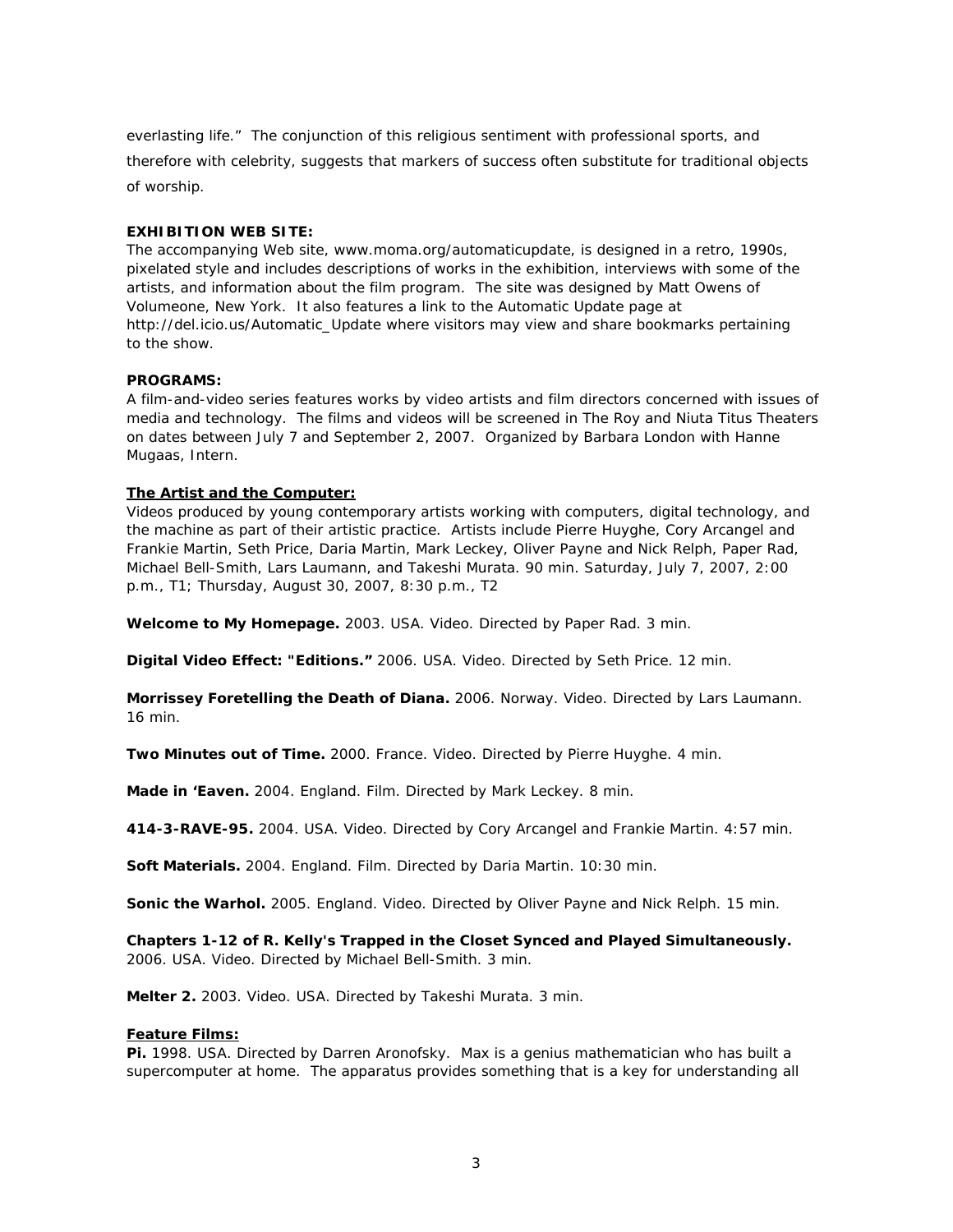existence. Representatives both from a Hasidic cabalistic sect and high-powered Wall Street firm hear of that secret and attempt get it from him. 84 min. August 25, 2:00; August 29, 8:00

**Crash.** 1996. Canada/Great Britain. Directed by David Cronenberg. After a road accident leaves him with serious facial and bodily scarring, a former "TV scientist" becomes obsessed by the marriage of motorcar technology with what he sees as the raw sexuality of car-crash victims. The scientist, along with a crash victim he has recently befriended, sets about performing a series of sexual acts in a variety of motor vehicles, either with other crash victims or with prostitutes who they contort into the shape of trapped corpses. Ultimately, the scientist craves a suicidal union of blood, semen, and engine coolant, a union with which he becomes dangerously obsessed. 100 min. Monday, July 23, 8:30; Saturday, July 28, 7:00

**8 BIT.** 2006. USA. Directed by Marcin Ramocki. Co-directed by Justin Strawhand. A combination of "rockumentary," art exposé, and culture-critical investigation, *8 BIT* ties together the 1980s demo scene, chip-tune music, and artists using "machinima" and modified computer games. Produced in New York City, Los Angeles, Paris, and Tokyo, the documentary brings a global perspective to the new artistic approaches of the DIY generation that grew up playing Atari, Commodore 64, and other video game consoles. 77 min. Saturday, July 21, 6:00; Saturday, August 18, 2:00

**Synthetic Pleasures.** 1996. USA. Directed by Iara Lee. *Synthetic Pleasures*, conceived as an electronic road movie, is a sci-fi documentary that investigates cutting-edge technologies and the way they influenced our culture as we approached the 21st century. The film is concerned with both the look and the language of high-tech culture. Interviews with some of today's most noted figures in cyber-culture emphasize the influence of technology on human experience and question the implications of having access to so much transformative power. These powers involve the ability to transform three things in our culture: our surroundings; synthetic environments; and our synthetic bodies and synthetic identities. 85 min. July 18, 8:30; August 17, 4:30

### **Short Films and Videos:**

Short films and videos by Laurie Anderson, Ericka Beckman, Miranda July, Kristin Lucas, John Pilson, and Pipilotti Rist. 112 min. July 18, 6:00; August 30, 6:00

**Hiatu***s***.** 1999. USA. Directed by Ericka Beckman. Madi plays an interactive online computer game in the privacy of her apartment. Wearing a computer corset that stores her programs in a "Garden Interface," she propels her go-go cowgirl construct WANDA through the game world, encountering an assortment of logged-on players and game identities who trick and confuse her. An aggressive male character, WANG, logs on and inserts his cold architecture into her coordinates, draining the power in her corset. His expanding architecture threatens to overtake her Garden Reservoir. To confront this powerful take-over artist, she must rely on her organic memory and is forced to establish some psychological boundaries to protect her identity and preserve her freedom. 30 min.

**Nest of Tens.** 1999. USA. Directed by Miranda July. *Nest of Tens* comprises four alternating stories, which reveal mundane yet personal methods of control. These systems are derived from intuitive sources. Children and a retarded adult operate control panels made out of paper, lists, monsters, and their own bodies. The New York Video Festival, 2000, described the film as: "A young boy, home alone, performing a bizarre ritual with a baby; an uneasy, aborted sexual flirtation between a teenage babysitter and an older man; an airport lounge encounter between a businesswoman (played by July) and a young girl." Linked by a lecturer enumerating phobias in a quasi-academic seminar, these three perverse, unnerving scenarios involving children and adults provide authentic glimpses into the queasy strangeness that lies behind the everyday. 27 min.